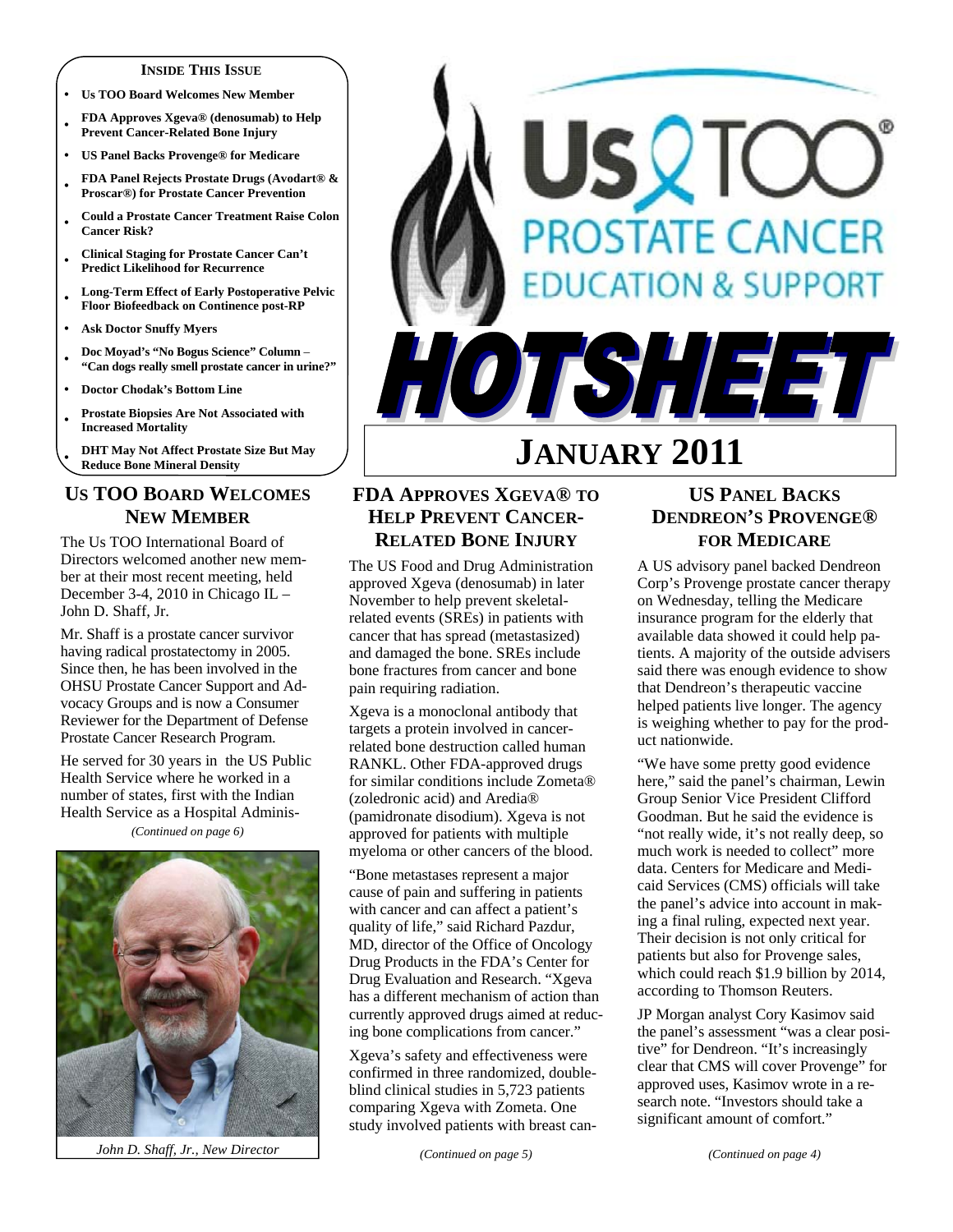THIS ISSUE OF THE US TOO PROSTATE CANCER HOTSHEET IS MADE POSSIBLE BY CHARITABLE CONTRIBUTIONS FROM



**MILLENNIUM** THE TAKEDA ONCOLOGY COM

# *AND PEOPLE LIKE YOU!*

ITEMS CONTAINED IN US TOO PUBLICATIONS ARE OBTAINED FROM VARIOUS NEWS SOURCES AND ED-ITED FOR INCLUSION. WHERE AVAILABLE, A POINT-OF-CONTACT IS PROVIDED.

REFERENCES TO PERSONS, COMPANIES, PRODUCTS OR SERVICES ARE PROVIDED FOR INFORMATION ONLY AND ARE NOT ENDORSEMENTS. READERS SHOULD CONDUCT THEIR OWN RESEARCH INTO ANY PERSON, COMPANY, PRODUCT OR SERVICE, AND CONSULT WITH THEIR LOVED ONES AND PERSONAL PHYSICIAN BEFORE DECIDING ON ANY COURSE OF ACTION.

THE INFORMATION AND OPINIONS EXPRESSED IN THIS PUBLICATION ARE NOT RECOMMENDATIONS FOR ANY MEDICAL TREATMENT, PRODUCT SERVICE OR COURSE OF ACTION BY US TOO INTERNATIONAL, INC., ITS OFFICERS AND DIRECTORS, OR THE EDITORS OF THIS PUBLICATION. FOR MEDICAL, LEGAL OR OTHER AD-VICE, PLEASE CONSULT PROFESSIONAL(S) OF YOUR CHOICE.

*HOTSHEET* EDITORIAL TEAM: JONATHAN MCDERMED, PHARMD PAMELA BARRETT THOMAS N. KIRK

#### US TOO INTERNATIONAL STAFF:

THOMAS N. KIRK, PRESIDENT AND CEO PAMELA BARRETT, DEVELOPMENT DIRECTOR TERRI GIBBONS LIKOWSKI, CHAPTER SVCS PROG MGR, **TOLL FREE PHONE #: 1-877-978-7866** JACQUELINE KONIECZKA, OFFICE MANAGER RYAN MAGUIRE, COMMUNICATIONS **COORDINATOR** 

#### US TOO BOARD OF DIRECTORS:

*EXECUTIVE COMMITTEE/OFFICERS* FRED MILLS, CHAIRMAN KAY LOWMASTER, MSW, LCSW, VICE-CHAIR DAVID P. HOUCHENS, PHD, TREASURER RIDGE TAYLOR, SECRETARY

*DIRECTORS:* 

JERRY HARDY JEAN JEFFRIES HOWARD KACZMAREK DAVID M. LUBAROFF, PHD RICK LYKE, APR JAMES L. RIEDER DEXTER C. RUMSEY III JOHN D. SHAFF, JR. THOMAS N. KIRK, PRESIDENT AND CEO

US TOO INTERNATIONAL, INC. IS INCORPORATED IN THE STATE OF ILLINOIS AND RECOGNIZED AS A 501(C)(3) NOT-FOR-PROFIT CHARITABLE CORPORATION **DONATIONS / GIFTS TO US TOO ARE TAX DEDUCTIBLE**

5003 FAIRVIEW AVE. DOWNER'S GROVE, IL 60515 PHONE: (630) 795-1002 / FAX: (630) 795-1602

#### **WEBSITE: WWW.USTOO.ORG**

COPYRIGHT 2011, US TOO INTERNATIONAL, INC.

#### **FDA PANEL REJECTS PROSTATE DRUGS FOR CA PREVENTION**

An FDA advisory panel has voted overwhelmingly that GlaxoSmithKline's dutasteride (Avodart®) and Merck's finasteride (Proscar®) should not be used to prevent prostate cancer because the drugs are linked to a higher incidence of high-grade tumors. The FDA's Oncologic Drugs Advisory Committee voted 17-0, with one member abstaining, that the risks outweigh the benefits of finasteride; and 14-2, with two members abstaining, that the risks of dutasteride outweigh the benefits.

FDA is not required to follow the advice of its advisory committees, but it often does. If approved to prevent cancer, the drugs could potentially be given to hundreds of thousands of otherwise healthy men with elevated PSAs who are concerned about dying from prostate cancer.

That means "we [would] use this to treat men – not patients – men who don't have a disease," said Richard Padzur, MD, director of oncology drugs at FDA.

Dutasteride and finasteride are currently approved to treat benign prostatic hypertrophy, or an enlarged prostate. GlaxoSmithKline is seeking to expand dutasteride's indication to include reducing the risk of prostate cancer in men who have had a prior negative biopsy, and who have an elevated PSA. Merck isn't seeking an expanded indication, but the company would like the label of finasteride to detail positive results of the Prostate Cancer Prevention Trial (PCPT), which demonstrated the drug's chemopreventive potential.

How to handle low-grade prostate cancer is controversial in the urology community, in part because it is unknown if the low-grade tumors would ever develop into high-grade tumors, and also because the method used to originally detect prostate cancer – the PSA test – is inexact.

The panel agreed that a reduction in the less-risky tumors – which may never even turn into serious cancers – is not a big enough benefit if the drugs may actually lead to life-threatening cancers. In addition, the standards need to be much higher for a chemopreventive agent. Both GlaxoSmithKline and Merck argued at the meeting that their trials didn't show the drugs lead to serious pros-

tate cancers and offered other explanations for the higher number of highgrade cancers in the treatment arms.

If the drugs were intended to treat terminal cancer patients, some risks might be tolerated, said Patrick Walsh, MD, a urologist who has studied 5-alpha reductase inhibitors for 40 years. "If you're going to give normally healthy people a drug, there need to be no side effects," said Walsh, who was brought in by the FDA as a guest speaker.

The panel spent much of Wednesday discussing the Reduction by Dutasteride of Prostate Cancer Events (REDUCE) trial, which randomized 8,200 high-risk men ages 50 to 75 from 250 sites in 42 countries to receive either dutasteride or placebo. The men took dutasteride daily for four years and had prostate biopsies at two years and at the end of the study. REDUCE found that men assigned to dutasteride had a 23% lower risk of being diagnosed with biopsy-detectable prostate cancer when compared with men on placebo (P<0.0001).

The panel agreed with an earlier FDA assessment that the reduction in cancer risk was driven by a reduction in lowrisk cancers. "This study met an unneed," said panelist Patrick Loehrer, MD, an oncologist who is the director of the Melvin and Bren Simon Cancer Center at Indiana University. "It decreased the risk of low-grade cancers."

The panel also examined data from Merck's Prostate Cancer Prevention Trial (PCPT) which randomized nearly 19,000 healthy men over 55 to receive finasteride or placebo. At the end of the PCPT, 9,060 men had prostate needle biopsy data available for analysis, and prostate cancer was detected in 803 (18.4%) men receiving finasteride and 1,147 (24.4%) men receiving placebo.

Taken together, data from both trials showed the 5 alpha-reductase inhibitors both provided a statistically significant reduction in the cumulative incidence of prostate cancer after four years (REDUCE) and seven years (PCPT) of treatment with dutasteride and finasteride, respectively.

*(Continued on page 5)*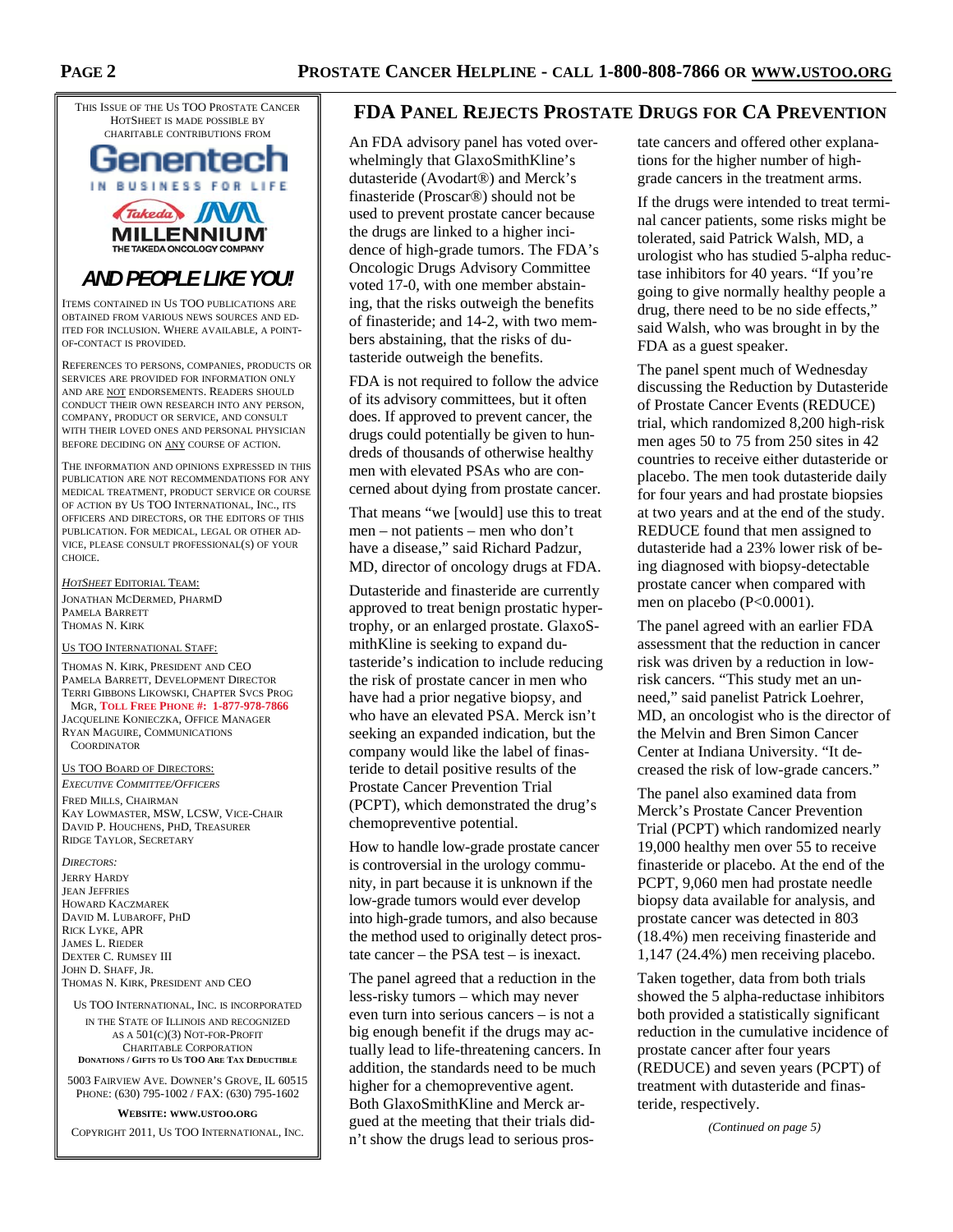# **TREATMENT RAISE COLON CANCER RISK?**

#### **Study finds link between hormone therapy, colorectal tumors, but absolute risk is small, experts say**

Men taking androgen deprivation therapy (ADT) for prostate cancer may have a slightly increased risk of developing colorectal cancer, a new study published online 10 November 2010 ahead of print in the *Journal of the National Cancer Institute* suggests. The researchers say ADT is often prescribed to treat prostate cancer, but its use in treating low-risk cancer is controversial, because diabetes and obesity, two potential side effects, are risk factors for colorectal cancer.

"We found that the use of ADT, either through injections or through surgical castration, for prostate cancer was associated with a 30 to 40 percent increase in risk for colorectal cancer," said lead researcher Dr. Vahakn B. Shahinian, an assistant professor of internal medicine at the University of Michigan. Shahinian noted that the absolute risk of developing colorectal cancer because of ADT is very small. "Over a five-year period, I would say there would be no more than a 2.5 percent absolute risk of developing colorectal cancer," he said.

ADT's value in treating late-stage prostate cancer that has metastasized is wellgrounded, Shahinian said. And when combined with radiation, it is considered beneficial for treating locally advanced prostate cancer, he added. But as primary therapy in lower-risk or localized tumors, he disagrees. "A lot of men are getting it in settings where they just have a biochemical recurrence of their tumor, so they just have an elevated PSA, but are otherwise doing fine – that's a scenario where there isn't a proven benefit," he said.

Shahinian and colleagues used data from the Surveillance, Epidemiology, and End Results database of the US National Cancer Institute. They identified 107,859 men aged 67 years or older diagnosed with prostate cancer between 1993 and 2002, and followed-up through 2004. Investigators found a 30

*(Continued on page 5)* 

# **COULD A PROSTATE CANCER PROSTATE CANCER STAGING CAN'T PREDICT RECURRENCE**

One of the first things that a man wants to know after he has been diagnosed with prostate cancer is the cancer's stage, which is supposed to indicate the extent of the disease and help predict the likelihood of recurrence after treatment. But when it comes to localized or nonspreading prostate cancer, staging may not be an important predictor of recurrence after the prostate gland is removed, a study published online in the journal *Cancer* shows.

Localized prostate cancer is staged as T1-T2, but there are several problems with the system. The stage is based on your doctor's estimate of the extent of the prostate cancer. This assessment is based on the results of a physical exam, lab tests, biopsy, and imaging tests.

In the new study, researchers analyzed data on 3,875 men who were diagnosed with localized prostate cancer at 40 urology practices between 1995 and 2008. They found that doctors improperly staged the cancer 35.4% of the time. Even after researchers corrected for these inaccuracies, the stage still did not correlate with risk of recurrence after removal of the gland, a procedure called radical prostatectomy (RP).

"There appear to be several problems with our current clinical staging criteria for prostate cancer," explains study researcher Adam Reese, MD, chief urology resident at the University of California, San Francisco. But "there are several other variables available to the practitioner at the time of diagnosis which are strongly associated with prostate cancer recurrence after RP," he says.

These variables include PSA levels, the tumor's Gleason score or grade and the percent of positive biopsy cores or the number of cancerous cells taken during the prostate biopsy. "These variables seem to be more powerful predictors of recurrence than clinical stage," Reese says. "These data should be emphasized in preoperative counseling and less weight should be placed on clinical stage data," he says.

"We don't have a good way of staging localized prostate cancer," says Reza Ghavamian, MD, director of the prostate cancer program at the Montefiore-

Einstein Center for Cancer Care and director of urologic oncology and robotic urology at Montefiore Medical Center in New York. "There are more important predictors of prostate cancer outcome including PSA level, Gleason score, and positive biopsy samples," he says.

Clinical stage is still important for prostate cancers that have spread outside of the prostate gland, he tells WebMD.

"Some patients say, 'What stage am I?' and we usually tell them that they have local disease or that their chances of a spreading cancer are such and such," he says.

One of the issues with staging is the lack of a good way to capture images of the prostate, he says. "Ultrasounds are not a very accurate way of visualizing the prostate," he says. "You can't do an ultrasound and say 'you have prostate cancer,'" he says. Most urologists use transrectal ultrasound to direct the needle during biopsy, he says.

Digital rectal exams (DRE) are also very subjective, he says. During a DRE, your doctor uses a finger to feel for lumps or enlarged areas that could suggest prostate cancer. "Some doctors may feel something subtle and some may not," he says. "These tests are subject to tremendous intraobserver variability and the assignment of clinical stage is fraught with difficulty."

American Cancer Society Chief Medical Officer Otis W. Brawley, MD, says it can be hard to determine which localized prostate cancers will recur. "There are some small localized prostate cancers where some of the disease has already broken off and moved outside the body to the bones, and there are some large localized prostate cancers where some of the disease has not moved off to bone and will never move off to bone and cause harm," he says.

The issue is that doctors don't know how to predict which way the tumors will go, he says. What is really needed is a genetic screening test that can tell whether or not this tumor is likely to spread or stay put, he says.

*WebMD Health News, 22 November 2010*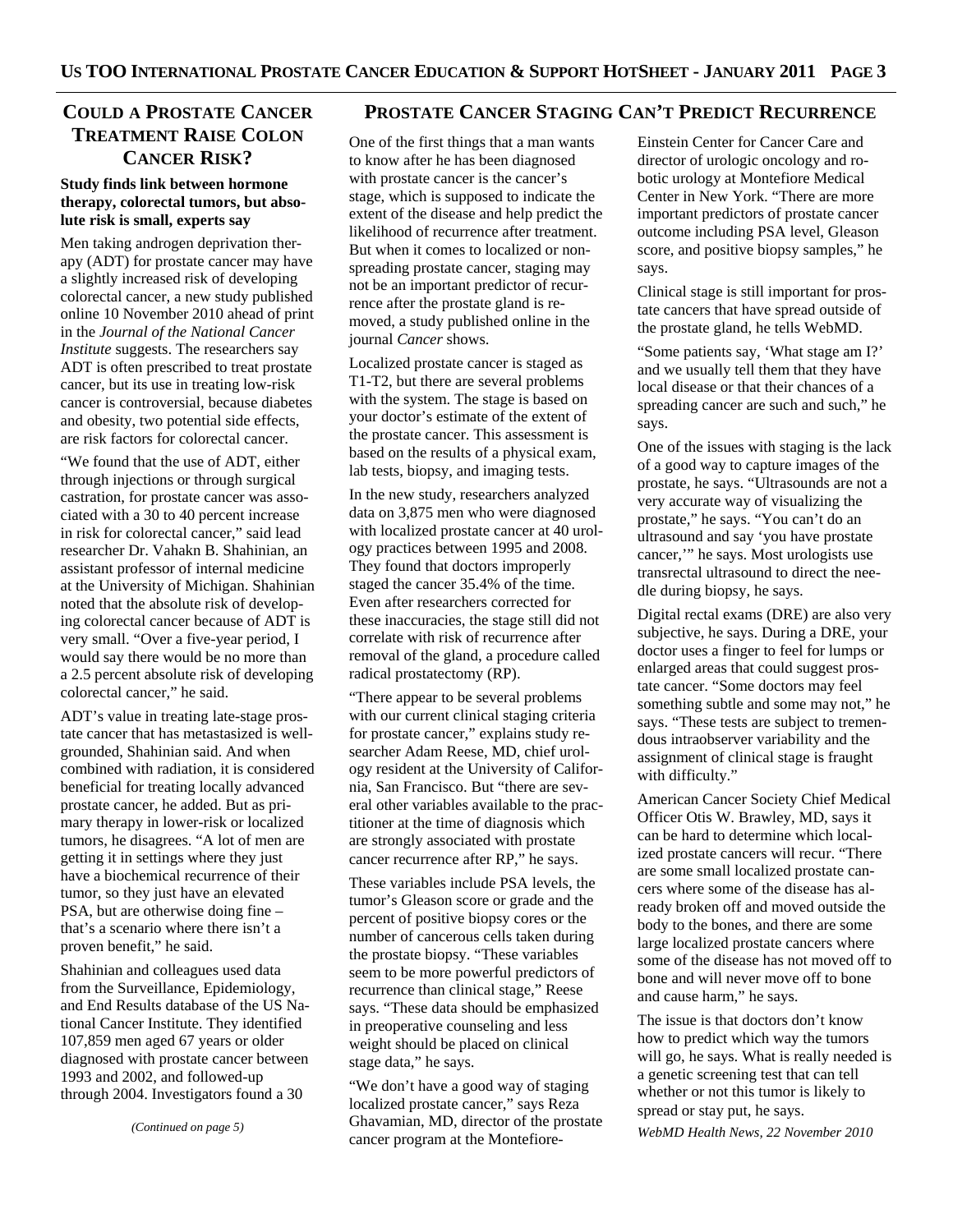# **LONG TERM EFFECT OF EARLY POSTOPERATIVE PELVIC FLOOR BIOFEEDBACK ON CONTINENCE IN MEN UNDERGOING RADICAL PROSTATECTOMY (RP)**

One of the primary treatment options for men with prostate cancer is RP, either done via an abdominal incision or a minimally-invasive approach. Before deciding to undergo any type of surgical approach, patients often are concerned about the risks for postoperative urinary incontinence and erectile dysfunction. Dr. Ribeiro and colleagues evaluated the impact of early postoperative pelvic floor biofeedback to minimize incontinence in patients undergoing RP.<sup>1</sup>

Of 122 patients screened, a total of 73 patients were randomly assigned to 2 groups after RP. The 2 groups included a control group of 37 patients and a treatment group of 36 patients who received biofeedback-pelvic floor muscle training (BFB-PFMT). The intervention was initiated after catheter removal 15 days post-RP and continued weekly for as long as patients were incontinent up to 12 weeks. Sessions lasted 30 minutes and included verbal and written instruction, as well as electromyography to aid the patient in identifying the proper muscle bodies. During these sessions, patients practiced 3 series of 10 rapid pelvic floor contractions, sustained up to 10 seconds and performed during prolonged expiration, avoiding a Valsalva maneuver. Patients in the control group received only a brief instruction from their urologists on how to contract the pelvic floor and nothing else. The average number of sessions in

the treatment group was 8.8.

Fifty-four patients (28 controls, 26 treated) completed study. All 19 patients who dropped out did so in the first month because they could not attend follow-up visits. Patients were evaluated at baseline and at 1, 3, 6, and 12 months after urinary catheter removal. The primary outcome was continence, defined as using no more than 1 pad per day. Continence severity was defined using a 24-hour pad test: mild (less than 20 g leakage), moderate (between 21 and 74 g leakage), and severe (greater than 75 g leakage).

The results clearly showed an advantage in the treatment arm. At 12 months, continence rates were 96% for the treatment group and 75% for the control group (P=0.028). This resulted in an absolute risk reduction of 21.2%. In addition, the intervention was associated with a shorter duration of incontinence, with a median duration of 1 month in the treatment group compared with 6 months in the control group. Median pad weights and percentage of patients with severe incontinence improved with time in both groups and were significantly higher in the control group  $(P=0.017)$  for severe incontinence, P <0.001 for pad weight). Looking specifically at the number of patients who were classified as being severely incontinent, the treatment group was superior to the control arm with rates of 27% vs. 69% at 1 month, 15%

vs. 43% at 3 months, 4% vs. 32% at 6 months, and 0% vs. 18% at 12 months.

#### Viewpoint by David Ginsberg, MD

This article nicely reviews the authors' experience and provides a good review of the literature on this subject. Previous research has provided mixed results. Questions in the past have included: does this therapy actually help improve continence? Does it only achieve continence sooner but the end result is the same? Can BFB-PFMT minimize the severity of incontinence if the continent state cannot be achieved?

This was a well-done trial in that the control patients were true controls; older studies provided significant interaction with a nurse or physiotherapist, which can influenced the quality of the data. The investigators state that the treatment schedule was simple and it is possible that a more intense or longer regimen could lead to even better results. An important point to take home is that BFB-PFMT is minimally invasive. This is not a surgical intervention, and it has no side effects like those that can be seen with medications. With this risk-benefit ratio, this is clearly a nice option to attempt to maximize post-RP continence.

#### Reference:

**1.** Ribeiro LH, Prota C, Gomes CM, et al, *J Urol* 184:1034-9, 2010

*Medscape, 11 November 2010* 

### **US PANEL BACKS DENDREON'S PROVENGE FOR MEDICARE** *(Continued from page 1)*

Medicare coverage could also encourage more private insurers to follow suit. Aetna Inc, Humana Inc and several other health insurers have already agreed to pay for the vaccine, which does not prevent cancer but fights the tumors. Patients, doctors and the company urged Medicare's advisers to support their pleas to have the federal government pay for the treatment regardless of its hefty price tag.

"This is a new agent that is clearly beneficial for patients," said Dr. Mark Scholz, a California-based prostate oncologist and one of nearly two dozen public speakers urging the Medicare panel's support.

Provenge was approved for the US market in April to treat men with advanced

prostate cancer after company data showed it helped men live another 4.1 months on average. It costs \$93,000 for three infusions given over the course of about one month. While many cancer therapies are also expensive, their costs are spread out over more time or are stopped when they do not seem to be helping. While the FDA approved Provenge as safe and effective, CMS is deciding whether its use is "reasonable and appropriate." By law, it cannot consider cost in that decision.

Dendreon says the high price reflects a unique manufacturing process that takes cells from a patient's tumor, mixes them with some of the patient's own immune cells and then infuses the cells back into the patient to attack malignant cells.

At the meeting, Medicare's advisers said they were fairly confident in Provenge's effect on survival, but were less sure over whether it helped patients avoid side effects and other treatment issues. They told CMS they had less confidence in wider uses not approved by the Food and Drug Administration. They also urged Medicare to collect more data as part of its payment decision to learn more about the therapy's use.

In a statement after the meeting, Dendreon said patients can still get Provenge from regional Medicare contractors until CMS makes its national decision. It was not immediately clear how much of a copay Medicare patients would face even if CMS covers Provenge.

*Reuters, 17 November 2010*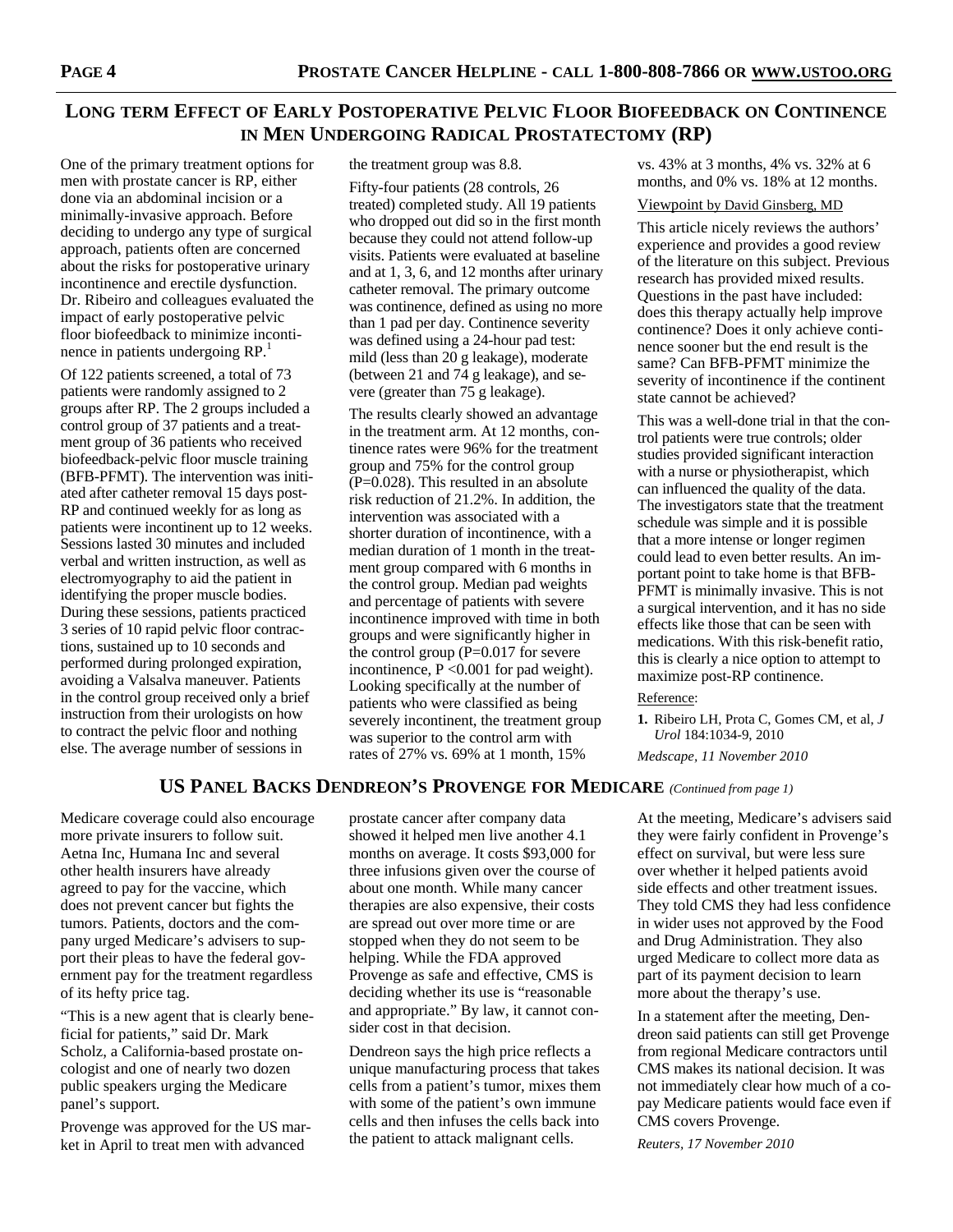#### **ADT & COLON CANCER**

*(Continued from page 3)* 

to 40 percent relative increase in the rate of colorectal cancer among the men who received ADT compared with those who did not. The longer the men received ADT, the greater was their risk of developing colorectal cancer. The highest risk was seen in men who had their testicles removed.

Jennifer H. Lin, an instructor in preventive medicine at Brigham and Women's Hospital in Boston and co-author of a journal editorial, said this is the first large observational study showing that androgens may prevent colorectal cancer development in men. Earlier research has shown that hormone replacement therapy lowers the risk for colorectal cancer in postmenopausal women, she added. "Obesity is an important risk factor, especially in men, for colorectal cancer development," she added. "Obese men also tend to have lower androgen levels, suggesting a potential role of androgens in colorectal cancer development."

The findings support the need for routine screening for colorectal cancer and the adoption of lifestyle practices, such as physical activity, to help prevent colorectal cancer, she said. "This is especially important among prostate cancer patients who undergo anti-androgen therapies," Lin stressed.

Dr. Anthony D'Amico, a prostate cancer expert at Brigham and Women's Hospital, sees the study results differently. "This is a classic example of true, true and unrelated," he said. Many men diagnosed with prostate cancer get screened for colorectal cancer for the first time, so cancers are picked up because of screening that has nothing to do with treatment, he said.

"To discern if this is a real effect or not, the researchers would have to assess the intervals of colorectal screening in the men who got long-term hormones or prostatectomy or none. I'll bet you'll find that the incidences of this are affected by the fact that most of them are having their screening for the first time," D'Amico said.

"So I am not convinced," he added. *HealthDay News, 10 November 2010* 

#### **XYGEVA FDA APPROVED** *(Continued from page 1)*

cer, another in patients with prostate cancer, and a third included patients with a variety of other cancers. The studies were designed to measure the time until occurrence of a fracture or spinal cord compression due to cancer or until radiation or surgery for control of bone pain was needed.

In patients with breast or prostate cancers, Xgeva was superior to Zometa in delaying SREs. In men with prostate cancer, the median time to an SRE was 21 months with Xgeva compared to 17 months with Zometa. In patients with breast cancer, the median time to an SRE was 26 months with Zometa and has not yet been reached with Xgeva. In patients with other solid tumors, time to development of an SRE was similar for both Xgeva and Zometa. The most common solid tumors were non-small cell lung cancer, multiple myeloma, kidney (renal) cancer, and small cell lung cancer.

#### **PANEL REJECTS DRUGS FOR PROSTATE CA PREVENTION** *(Continued from page 2)*

Both trials also found an unexpected increase in the incidence of high-risk prostate cancers among men receiving the 5-alpha reductase inhibitors. In the REDUCE trial, 29 high-grade tumors were found among patients being treated with dutasteride compared with 19 in the placebo group. In the PCPT, there was a 26% decrease in all prostate cancers but an absolute increase of 1.3% in the incidence of high-grade tumors.

According to an FDA statistician, if 200 men are treated with the drugs, it is expected that there will be one additional tumor with a Gleason score of eight to 10. And the benefit didn't appear great when boiled down to a statistical snippet: 60 men would need to be treated with one of the 5 alpha-reductase inhibitors in order for one man to avoid developing a clinically relevant prostate cancer, the statistician said.

In a prepared statement, GlaxoSmith-Kline expressed disappointment with the panel's decision on dutasteride and said it would work with the FDA to answer any questions as the FDA completes its review of the drug.

*MedPage Today, 1 December 2010* 

The most serious side effects experienced with Xgeva were low calcium levels in the blood (hypocalcemia), and osteonecrosis of the jaw, a severe disease resulting from reduced blood flow to areas of the jaw and exposed jaw bone, causing pain, swelling, numbness, or infection.

Denosumab was originally approved under another trade name, Prolia®, in June 2010. Prolia is indicated to treat postmenopausal women with osteoporosis who are at high risk for bone fractures. Xgeva is administered using a higher dose and with more frequent dosing than Prolia. Denosumab has a different safety profile in patients with osteoporosis than in patients with cancer and bone metastases.

Xgeva is marketed by Thousand Oaks, Calif.-based Amgen.

*FDA news release, 19 November 2010* 

# **CATCHING UP WITH THE PINK: LEATHER WRISTBANDS HELP RAISE AWARENESS, FUNDS FOR US TOO**

- **Braided black leather adjusts** to any wrist size
- Non-tarnish silver-finish medallion
- Net proceeds donated exclusively to Us TOO International

For more information, go to <www.prostatecancerwristband.com> or call 800-808-7866

> **"Conquer Prostate Cancer" Wristband \$25**

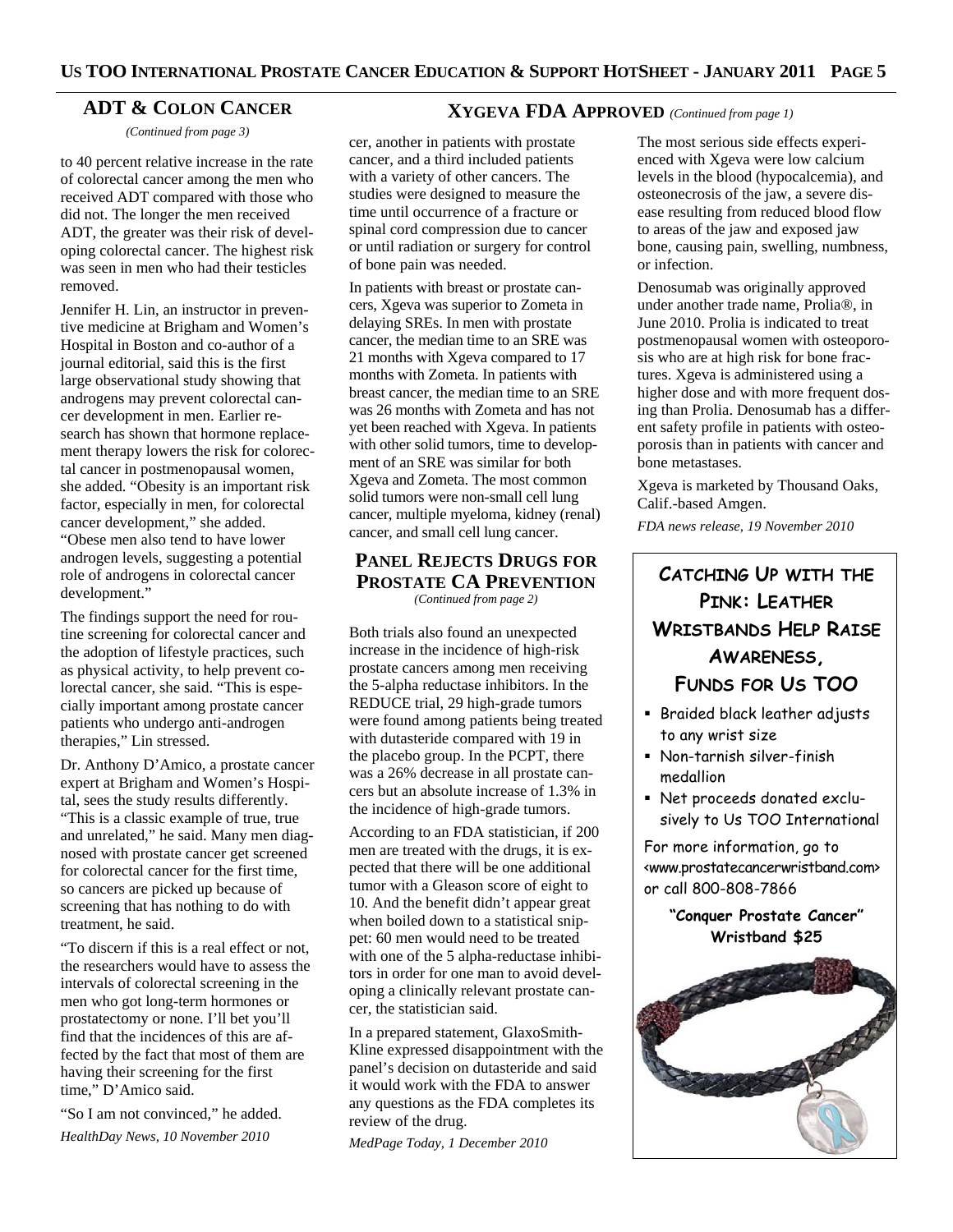*Editors' note*: In the spirit of information sharing, we have invited certain physicians and others to provide comments and opinions for Us TOO's *HotSheet.* It is our desire to enrich the content of the *HotSheet* to empower the reader. The columns by Drs. Chodak, Moyad and Myers contain the opinions and thoughts of its author and is not necessarily those of Us TOO International.

# **ASK DOCTOR SNUFFY MYERS**

*I was diagnosed with a Gleason 8 prostate cancer that was still contained within the prostate gland. I have been treated with radiation therapy and two years of Lupron. It has been a year since Lupron stopped and my testosterone is only up to 250 ng/dL. While I get erections, they are not firm enough for intercourse. Also, my sex drive is not as good as it once was. My wife and I miss the good times we used to have. Is there anything that we can do to improve things?* 

This is a very common problem. There are a number of things to consider. Cialis, Levitra, and Viagra work quite well after radiation therapy. In this setting, the best results come from a Monday, Wednesday, Friday schedule. We have found that many insurance companies respond favorably when we appeal based on penile rehabilitation. After one year of this, many men can then sustain themselves with less frequent medication.

Nitric oxide release is the trigger for erections — this drug works by increasing the sensitivity of the penis to nitric oxide. Nitric oxide is produced from arginine and taking 2,000 to 3,000 mg of arginine twice a day will often make the Viagra-class drugs more active.

Low testosterone is one of the major causes of failure for Viagra-class drugs. The reason for this is that the production of nitric oxide lessens as the testosterone levels fall. So, it is important to know why your testosterone has not recovered. In your case, several different things could be going on. Luteinizing hormone (LH) is released from the brain and instructs the testes to produce testosterone. Lupron works by suppressing LH release. Recovery of LH production is often incomplete after hormonal therapy ends. The testes use DHEA to synthesize testosterone and adrenal production of this hormone falls dramatically during hormonal therapy. After hormonal therapy is over, its recovery may be incomplete. If this is the case, oral DHEA can improve testosterone production. Finally, the testes may receive scattered radiation from prostate cancer treatment. The testes are very sensitive to radiation and this can cause a de-

# **DOC MOYAD'S WHAT WORKS & WHAT IS WORTHLESS COLUMN, ALSO KNOWN AS "NO BOGUS SCIENCE" COLUMN**

**"Can dogs smell more than the mid-lower front, or backside of a human body?"** 

Mark A. Moyad, MD, MPH, University of Michigan Medical Center, Department of Urology

#### **Bottom Line:**

Recent research has shown that some trained dogs can detect bladder cancer, and now a new study shows that they may be able to detect prostate cancer.

We lost to Ohio State again! The world is going to the dogs! And, speaking of dogs (how did you like that smooth transition into my column???)…well you probably heard a story last year of how some trained dogs were able to detect bladder cancer from urine samples, and this was an interesting medical study.

Now comes a research study out of France that took a dog and trained it for 2.5 years to detect prostate cancer from the smell of urine. Out of 33 samples with cancer, it could detect 30 of them, for a detection rate better than conventional medicine! In addition, in the 3 patients that the doggie was wrong the patients were rebiopsied and one was found to actually have prostate cancer. Wow! This dog appears more impressive than Old Yeller, Lassie, and Benji combined! And, the dog only had 30 seconds to find the cancer because it was given 6 urine samples to smell and only 1 would have cancer during each test.

So, if dogs can perhaps smell bladder cancer, explosives and find drugs at air-

#### crease in testosterone production.

I treat aggressive prostate cancer and use intermittent hormonal therapy. We routinely monitor serum testosterone and I find that prostate cancer growth rates are generally maximal by the time testosterone levels hit the 250 ng/dL level. Increasing testosterone from 250 to 800 ng/dL will not usually cause a further increase in PSA doubling times. However, your quality of life and sexual function will be much better at a higher testosterone level. Additionally, you will be better able to benefit from Viagraclass drugs. At my clinic, AIDP, we would likely be talking to you about the benefits of testosterone supplementation. ports and can locate squirrels in the backyard, is it such a stretch to believe that they can also find some compounds in prostate cancer that can be found in the urine? Probably not, because there may be a host of volatile organic compounds in the urine that are released as a prostate tumor grows. So, this is the interesting part, which is dogs may help humans find compounds unique to cancer that can be used along with the PSA test one day.

So, the next time your dog licks itself for a long time in front of your dinner party guests, or jams his/her nose into your friends' crotch or buttocks for a long period of time, please please please remind those embarrassed folks that your dog is only trying to determine if someone in the house has cancer. Now you know why they really call the dog "Man's best friend!" And, now you know the rest of the story… "This is Paul Harvey…Good Day…"

#### Reference:

Cornu J-N, Sèbe P, Ciofu C, et al. *Eur Urol* 15 October 2010; Epub ahead of print

#### **NEW BOD MEMBER** *(Continued from page 1)*

trator (MHA University of Minnesota) and then with the Facilities Construction Program (Hill-Burton Program) as a Public Heath Advisor. He has extensive experience in both acute hospitals and in primary care settings, especially those found in community health

centers in both rural and culturally di-

verse areas of the country.

Before his retirement in 1996, he graduated with an Associate of Science in Occupational Therapy from Sacramento City College. During the last 14 years, he worked as a occupational therapist in various rehabilitation departments in long term care facilities, including one in Hilo, HI specializing in Alzheimer's disease. He also worked in school health programs in Davis, CA, where he lived for 25 years and raised three daughters.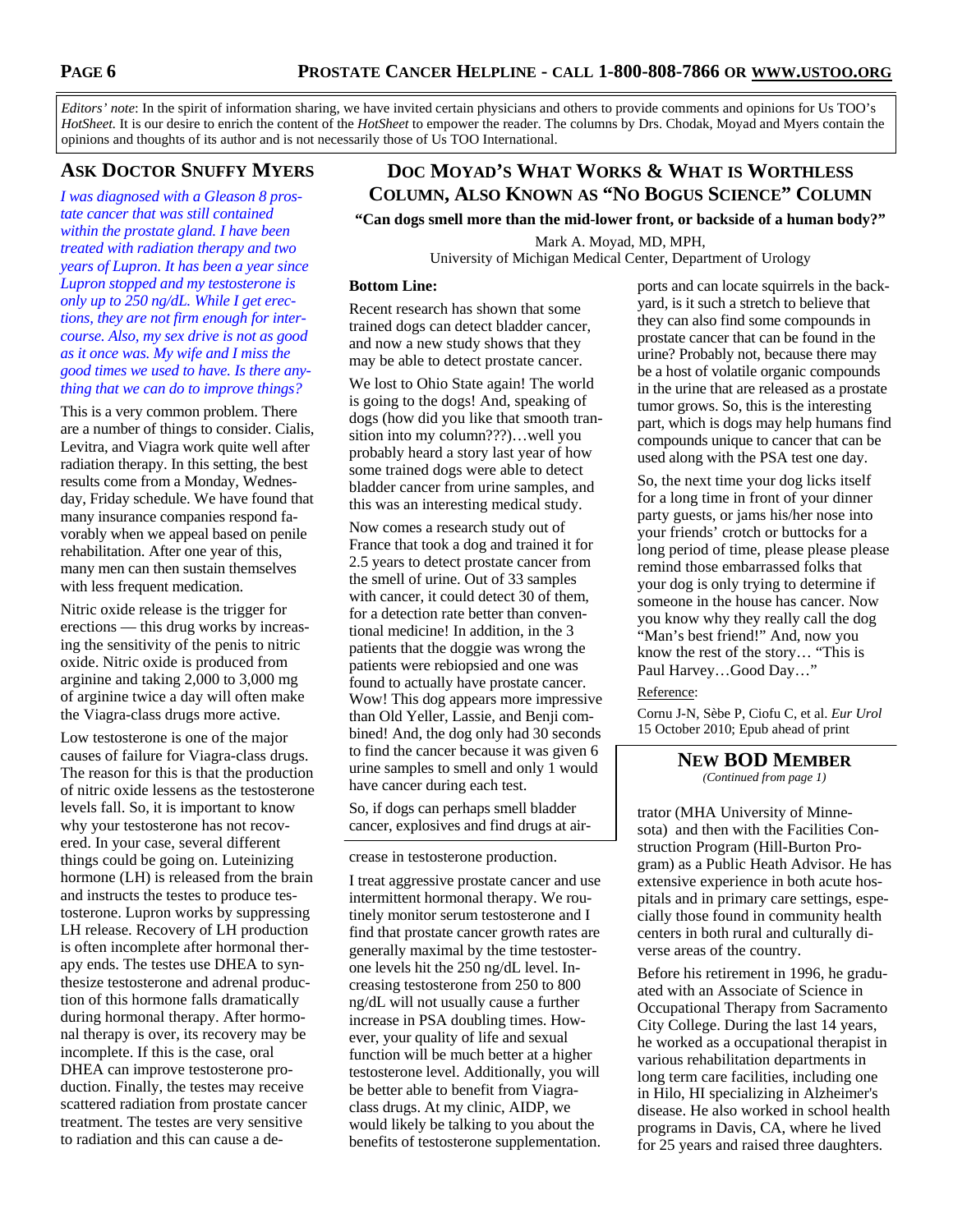#### **DOCTOR CHODAK'S BOTTOM LINE**

This month's *HotSheet* gives us some interesting questions to address. First, two articles about Provenge force us all to face difficult questions about the benefit and costs of our health care. Fair evidence indicates that Provenge increases survival by about 4 months. At a cost of \$93000, that translates into about \$360,000 for one year of life. Is that too much? Is any price worth paying to help someone or is there some dollar amount that does not justify the cost of treatment? If our health care dollars are indeed limited, could that amount help many more individuals if used for a different purpose? These questions are not easily answered but they do need to be addressed unless we either raise taxes or find a different way to pay for our exploding health care costs.

**The Bottom Line:** Cost cannot be taken out of the equation when deciding if medical treatments are worth the cost. At some point, we must face the fact that certain treatments are just too expensive. Fortunately for men with prostate cancer, for now Provenge is likely to be paid by Medicare.

An important article addresses post prostatectomy urinary control using biofeedback and pelvic floor stimulation. The study is well designed and although the number of men completing the study was not very high, the results show a significant difference in recovery time and urinary control. One weakness is that the definition of continence was the use of one pad per day. This may overestimate the program's success. Continent really means NO leakage and no pads but many investigators choose a less strict definition, which can underestimate the problem.

**The Bottom Line:** This randomized study showed biofeedback and pelvic floor stimulation clinically beneficial after radical prostatectomy but more work is needed to establish the optimal frequency and intensity of the program.

Good news for patients with advanced disease. Xgeva is a new drug approved by the FDA for the treatment of men with prostate cancer in the bones. It provides even better results than a previously approved drug called Zometa. It also works differently than Zometa and does not require an intravenous infusion. This should make it easier for men to get this

treatment with well-tolerated side effects.

**The Bottom Line:** Patients now have a new, more effective treatment to reduce the bone complications of metastatic prostate cancer compared to previously available options. All men with metastatic disease should make sure to discuss this drug with their doctor.

The article about incorrect staging may be a case of "much ado about nothing." Clinical staging is not completely accurate but it in most cases it may matter very little. The man who is told he has local disease but does not, might get the wrong treatment. The same is true for the man who is told his cancer is outside the prostate when it is not. The authors did not find that correcting the staging resulted in a different PSA failure rate.

**The Bottom Line:** Patients may not need to worry too much about their stage assignment, even though errors occur, because it has little impact.

As men age, the testosterone level often declines, leading to many changes in men's health. Is androgen supplementation dangerous for these individuals? That question was addressed in a randomized study of healthy men. They received either a placebo or DHT gel for two years. Importantly, neither the prostate size nor the PSA was affected when compared to placebo. More information would be needed to know if the drug has any affect on prostate cancer. The authors could have performed routine biopsies before and at the end of the study to gather some of this information. They did find the DHT reduced lumbar spine bone mineral density.

**The Bottom Line:** The study does not reveal whether testosterone or DHT is safe in men with prostate cancer.

Does hormone deprivation increase the risk of developing colon cancer? This uncontrolled study makes that suggestion with an absolute risk increase of perhaps 2.5%. Is that real or not? Can this study design make that determination? The answers are "who knows" and "no".

**The Bottom Line:** Yet another example of an uncontrolled study getting headlines in the media and raising concerns prematurely. This study design does not allow any conclusions about the relationship between hormone therapy and colon cancer.

# **PROSTATE BIOPSIES ARE NOT ASSOCIATED WITH INCREASED MORTALITY**

The largest prostate cancer screening study found no evidence of increased mortality associated with the procedure.

"This is very reassuring and adds an important piece of knowledge to the risk -versus-benefit discussion in prostate cancer screening," Dr. Sigrid Carlsson at the University of Gothenburg in Sweden told Reuters Health in an email.

As an invasive procedure, biopsies can produce severe, but rare, complications including rectal hemorrhage and sepsis in some cases reportedly leading to death. The new findings, however, indicate that the risk of death is not a valid reason to dismiss population-based prostate screening programs, Dr. Carlsson's team concludes in a paper published online 15 October 2010 in the *British Journal of Urology International*.

The researchers examined records from 50,194 men, ages 50-78, in the European Randomized Study of Screening for Prostate Cancer (ERSPC), a threecenter study in Finland, the Netherlands and Sweden. Laterally directed sextant transrectal prostate biopsies were done in the 12,959 men who screened positive for elevated prostate-specific antigen (PSA) levels. Of those, 11,721 (90.4%) actually underwent a biopsy.

At both 120 days and one year after the procedure, there was no significant difference in mortality between those who screened positive and underwent biopsies compared to those who screened negative. Regression model analysis showed that neither PSA level nor screening center affected the risk of mortality after one year of follow up.

When they compared the two groups of patients who screened positive, the researchers found that the 1238 that didn't undergo a biopsy had a fourfold risk of death (by all causes other than prostate cancer) during the first 120 days.

While biopsies may not increase mortality risk, the procedure is uncomfortable for the patient and costly for the healthcare system. Research is now underway to find new markers and algorithms for screening programs to avoid unnecessary biopsies.

*Reuters Health, 4 November 2010*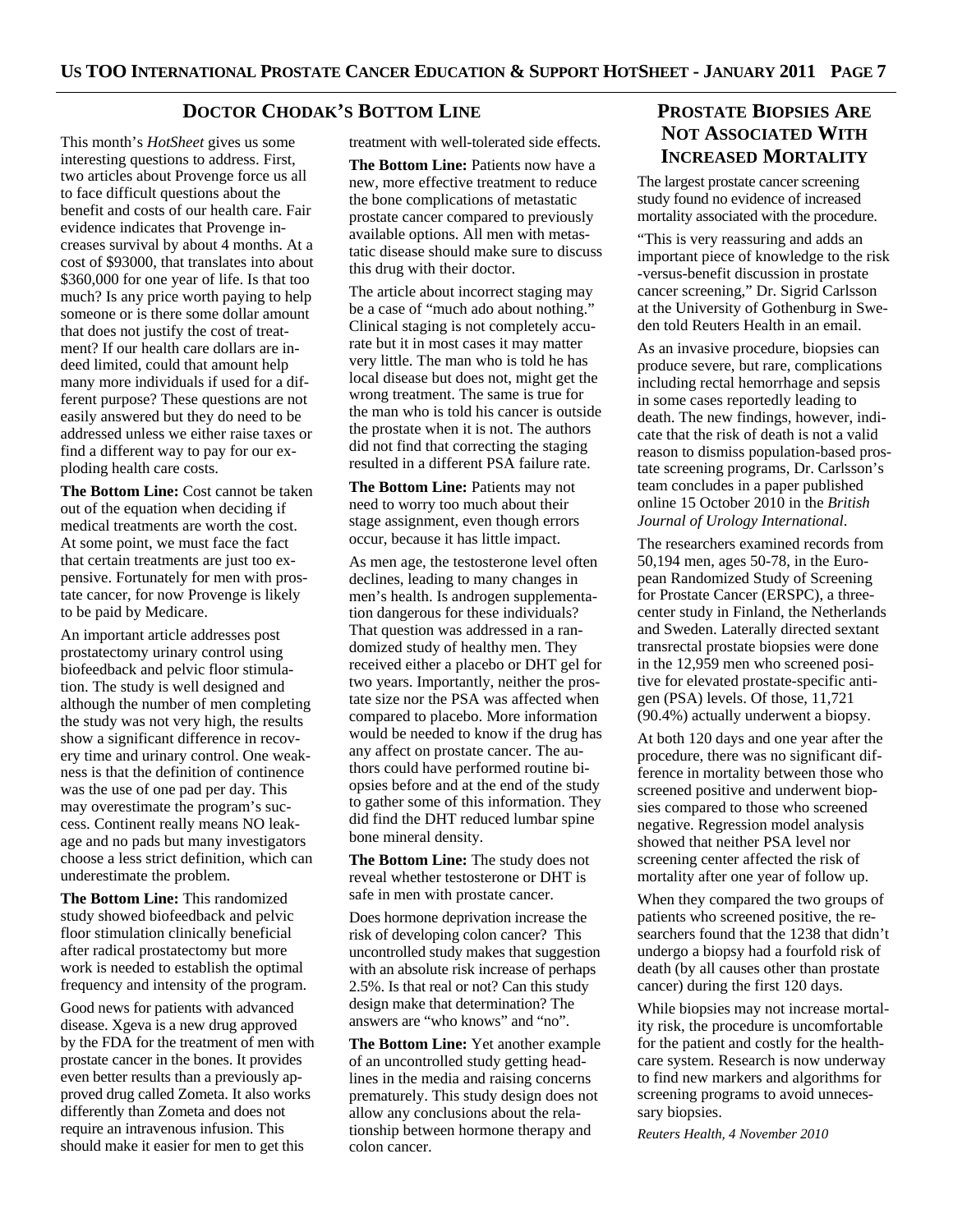## **DHT MAY NOT AFFECT PROSTATE SIZE BUT MAY REDUCE BMD**

DHT (dihydrotestosterone) treatment for 24 months does not affect prostate growth but decreases bone mineral density (BMD), according to a randomized, placebo-controlled, parallel-group trial reported in the *Annals of Internal Medicine* (Vol. 153, pp 621-32, 2010).

"Benign prostatic hypertrophy (BPH) increases with age and can result in substantially decreased quality of life for older men," writes Amanda Idan, BSc, MHSc and colleagues from Concord Hospital, ANZAC Research Institute, University of Sydney in Australia. "It has been hypothesized that long-term administration of a non-amplifiable pure androgen might decrease prostate growth, thereby decreasing or delaying the need for surgical intervention."

At an ambulatory care research center, 114 healthy men older than 50 years without known prostate disease were randomly assigned to receive transdermal DHT (70 mg) or placebo gel daily for 2 years. Every 6 months, blood samples and questionnaires were collected, prostate volume was measured with ultrasonography, and BMD and body composition were measured. Data were

analyzed by mixed-model analysis for repeated measures.

With time on study, increases in total prostate volume (29%), central prostate volume (75%,  $p < 0.01$ ) and serum PSA level (15%) occurred, but DHT did not effect these changes (p >0.2). Compared with placebo, DHT reduced lumbar spine BMD (1.4%, p < 0.001) at 24 months but not hip BMD ( $p > 0.2$ ) and increased urine levels of a bone turnover marker in the 2nd year of the study. In the DHT group, serum DHT levels and its metabolites were increased, whereas serum testosterone, estradiol, luteinizing hormone, and follicle-stimulating hormone levels were suppressed. DHT significantly increased hemoglobin (7%), serum creatinine (9%) and lean mass  $(2.4\%)$  but reduced fat mass  $(5.2\%)$ .

"Negative findings on prostate growth cannot exclude adverse effects on the natural history of prostate cancer," the study authors write. "DHT treatment for 24 months has no beneficial or adverse effect on prostate growth but causes a decrease in spinal but not hip BMD. These findings have important implications for the wider use of nonsteroidal

pure androgens in older men."

In an accompanying editorial, Ronald S. Swerdloff, MD, from Harbor– University of California, Los Angeles, and Christina Wang, MD, from David Geffen School of Medicine at the University of California, Los Angeles, note that this study was not adequately powered to definitively answer the question of long-term safety of testosterone use.

"Idan and colleagues argue that their findings provide insight about the potential efficacy of future synthetic androgen receptor modulators that will likely share (with DHT) the anabolic effects on muscle and fat, as well as the sparing effects on the prostate. However, we caution that each synthetic androgenreceptor modulator could have a different target organ profile.

We conclude that DHT acts as a hormone in tissues without high concentrations of 5α-reductase enzymes but mainly in an autocrine–paracrine manner in tissues like the prostate, in which 5α-reductase is abundant."

*Medscape Medical News, 16 November 2010* 

### **HOTSHEET PERSONAL SUBSCRIPTIONS AVAILABLE!**

If you are unable to attend chapter meetings or print from our website to get the latest issue or prefer an original copy, we can deliver the newsletter right to your home or office. Receive 12 issues for a 1-year subscription of \$35 (includes shipping and handling). To obtain an order form or to order online, go to: <www.ustoo.org/Hot\_Sheets.asp>, or call 800-808-7866 (800-80-UsTOO).

#### **US TOO INTERNATIONAL: Our Mission**

Be the leading prostate cancer organization helping men and their families make informed decisions about prostate cancer detection and treatment through support, education and advocacy.



**US TOO INTERNATIONAL See blue. SEA Blue. SUPPORT EDUCATE ADVOCATE** 

| <b>US TOO INTERNATIONAL Tax Deductible Donation</b>                                                  |  |  |  |  |  |
|------------------------------------------------------------------------------------------------------|--|--|--|--|--|
|                                                                                                      |  |  |  |  |  |
|                                                                                                      |  |  |  |  |  |
|                                                                                                      |  |  |  |  |  |
|                                                                                                      |  |  |  |  |  |
| Please accept my enclosed tax-deductible donation to Us TOO a not-for-profit 501(c)(3) organization. |  |  |  |  |  |
|                                                                                                      |  |  |  |  |  |
|                                                                                                      |  |  |  |  |  |
| Signature                                                                                            |  |  |  |  |  |
| US TOO INTERNATIONAL, Inc., 5003 Fairview Ave., Downers Grove, IL 60515                              |  |  |  |  |  |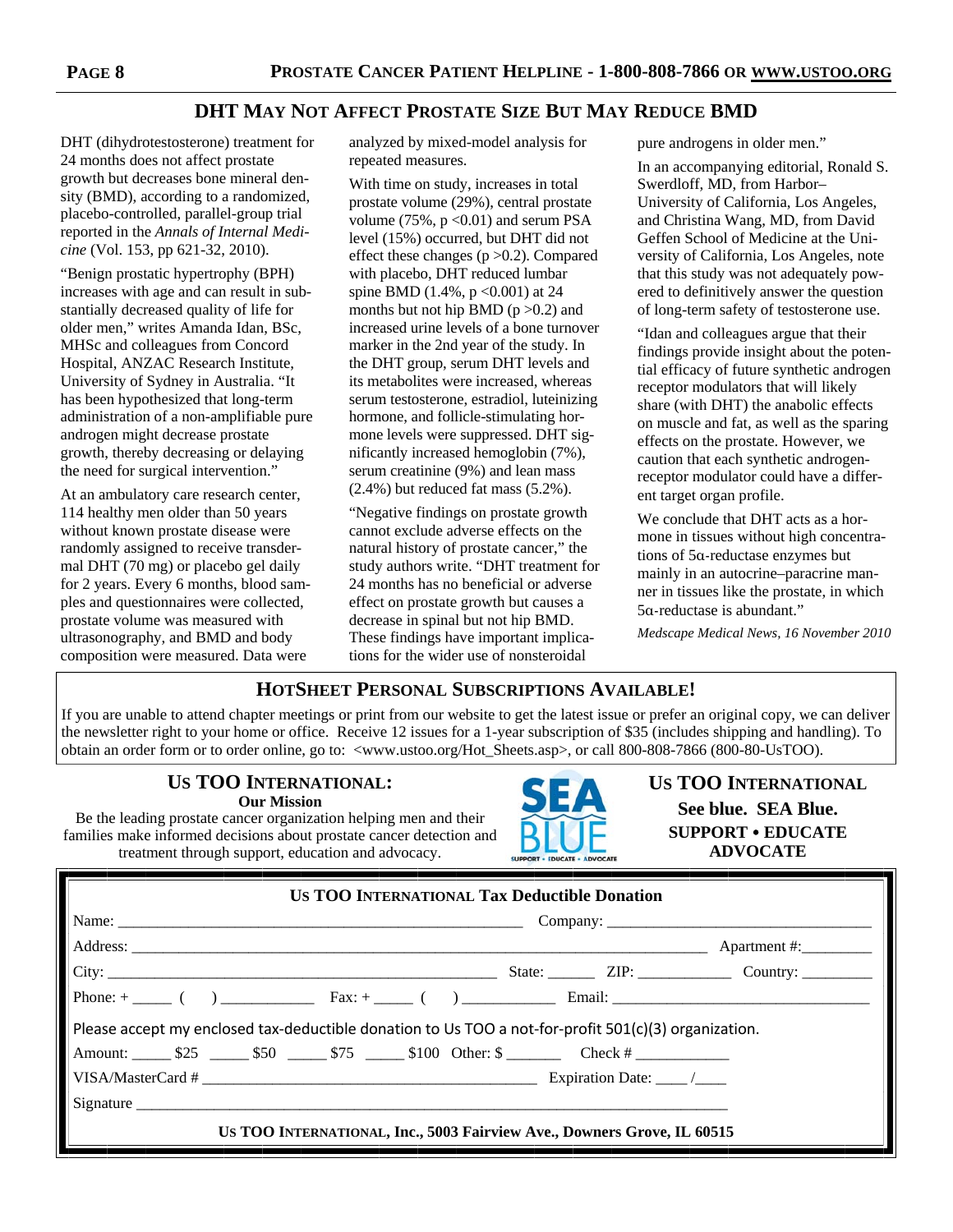# **INDEX OF MEDICAL ARTICLES PUBLISHED IN US TOO'S** *HOTSHEET* **DURING 2010**

| <b>Name of Article</b>                                     | <b>Month</b> | <b>Name of Article</b>                                    | Month       |
|------------------------------------------------------------|--------------|-----------------------------------------------------------|-------------|
| 2009 Us TOO Annual Meeting Highlights                      | January      | Coffee May Cut Risk of Prostate Cancer                    | February    |
| A Treatment for Prostate Cancer "Inadequate" Half the Time | May          | Comorbidity & Entry in Controlled Cancer Therapy Trials   | March       |
| Abiraterone Study Meets Pre-Determined Criteria            | October      | Comorbidities Key in Prostate Cancer Treatment Decisions  | October     |
| ACS – Ignorance is Bliss When it Comes to Prostate Cancer  | April        | Cost Should Enter Effectiveness Equation                  | December    |
| Active Surveillance May Not Be Best Option                 | June         | Degarelix as Second-Line Therapy for Prostate Cancer      | June        |
| <b>Alternative Prostate Cancer Vaccine Shows Promise</b>   | March        | Degarelix vs. Leuprolide in Advanced Prostate Cancer      | January     |
| American Cancer Society Updates Guidelines                 | April        | Dendreon Receives FDA Complete Response for Provenge      | January     |
| An Update of the Gleason Grading System                    | February     | Dendreon's \$93K Price Must Be Paid by US                 | September   |
| ASCO on Patient Protection & Affordable Health Care Act    | May          | Denosumab Extends Time to Bone Events                     | July        |
| Ask Dr. Myers - 2nd line hormone treatment                 | February     | Discussing Provenge with Cancer Patients                  | June        |
| Ask Dr. Myers - Thoughts about European Screening Study    | March        | Doc Moyad - Statins & Low Cholesterol                     | January     |
| Ask Dr. Myers - Supplements Interact with Prostate Drugs   | April        | Doc Moyad - Treatments for ADT-Induced Hot Flashes Work   | February    |
| Ask Dr. Myers - Are Men Ever Cured of Prostate Cancer?     | May          | Doc Moyad - Weight Loss Supplements Are a Problem Part 2  | March       |
| Ask Dr. Myers - Who Benefits from Active Surveillance?     | June         | Doc Moyad - Weight Loss Supplements Are a Problem Part 1  | April       |
| Ask Dr. Myers - Thoughts About the Combidex Scan           | July         | Doc Moyad - L-Theanine Anti-Stress Amino Acid in Tea      | May         |
| Ask Dr. Myers - The Most Critically Important Supplement   | August       | Doc Moyad - Provenge® Receives FDA Approval               | June        |
| Ask Dr. Myers - Treating Taxotere Resistant CRPC           | September    | Doc Moyad - Exercise Ups Cialis®, Levitra® & Viagra®      | July        |
| Ask Dr. Myers - Thoughts About Entering Clinical Trials    | October      | Doc Moyad - Too Much Vitamin D3 Is Not a Good Thing       | August      |
| Ask Dr. Myers - Coffee/Caffeine & Prostate Cancer          | November     | Doc Moyad - Too Much Folic Acid May Not Be Good           | September   |
| Ask Dr. Myers - Farm-Raised versus Wild Salmon             | December     | Doc Moyad - Let's Walk the Talk This Month!               | October     |
| Aspirin & Reduced Risk of Prostate Cancer Death            | December     | Doc Moyad - Need More Signatures on the CMS Petition!     | November    |
| AstraZeneca Drug Fails vs. Prostate Cancer                 | November     | Doc Moyad - Mega-Dose Vitamins                            | December    |
| Atypical Prostate Biopsy Should Be Repeated                | December     | Doctor Chodak's Bottom Line                               | Feb. - Dec. |
| AUA Responds to Updated ACS Guidelines                     | April        | Drug Eases ADT Side Effect in Men                         | January     |
| Avastin® Fails to Prolong Survival in CRPC                 | July         | Drug Extends Survival in Prostate Cancer                  | December    |
| Barbers Against Prostate Cancer Program Succeeds           | April        | ERSPC Screening Reduced Prostate Cancer Deaths 20 Percent | February    |
| Biomarkers Predict Prostate Cancer Progression             | June         | Exercise May Prevent Incontinence from Prostatectomy      | March       |
| Bone Density May Predict Prostate Cancer                   | September    | FDA Approves Prostate Cancer Vaccine                      | June        |
| Cabazitaxel - New Approach for Prostate Cancer             | November     | FDA Scrutiny of GnRH Agonists Continues                   | June        |
| Cabazitaxel (Jevtana®) Now Approved for Refractory CRPC    | August       | First National Research Study Recruitment Registry        | January     |
| Cabazitaxel Benefit Confirmed in Prostate Cancer           | July         | Gat's Hypothesis for the Cause of Prostate Cancers        | February    |
| Calypso Dynamic Edge Gating Receives FDA Clearance         | December     | Genetic Variations in Japanese Linked to Prostate Cancer  | September   |
| Clinically Localized Cancer Treated With Brachytherapy     | September    |                                                           |             |

| <b>Name of Article</b>                                    | <b>Month</b> |
|-----------------------------------------------------------|--------------|
| Coffee May Cut Risk of Prostate Cancer                    | February     |
| Comorbidity & Entry in Controlled Cancer Therapy Trials   | March        |
| Comorbidities Key in Prostate Cancer Treatment Decisions  | October      |
| Cost Should Enter Effectiveness Equation                  | December     |
| Degarelix as Second-Line Therapy for Prostate Cancer      | June         |
| Degarelix vs. Leuprolide in Advanced Prostate Cancer      | January      |
| Dendreon Receives FDA Complete Response for Provenge      | January      |
| Dendreon's \$93K Price Must Be Paid by US                 | September    |
| Denosumab Extends Time to Bone Events                     | July         |
| Discussing Provenge with Cancer Patients                  | June         |
| Doc Moyad - Statins & Low Cholesterol                     | January      |
| Doc Moyad - Treatments for ADT-Induced Hot Flashes Work   | February     |
| Doc Moyad - Weight Loss Supplements Are a Problem Part 2  | March        |
| Doc Moyad - Weight Loss Supplements Are a Problem Part 1  | April        |
| Doc Moyad - L-Theanine Anti-Stress Amino Acid in Tea      | May          |
| Doc Moyad - Provenge® Receives FDA Approval               | June         |
| Doc Moyad - Exercise Ups Cialis®, Levitra® & Viagra®      | July         |
| Doc Moyad - Too Much Vitamin D3 Is Not a Good Thing       | August       |
| Doc Moyad - Too Much Folic Acid May Not Be Good           | September    |
| Doc Moyad - Let's Walk the Talk This Month!               | October      |
| Doc Moyad - Need More Signatures on the CMS Petition!     | November     |
| Doc Moyad - Mega-Dose Vitamins                            | December     |
| Doctor Chodak's Bottom Line                               | Feb. - Dec.  |
| Drug Eases ADT Side Effect in Men                         | January      |
| Drug Extends Survival in Prostate Cancer                  | December     |
| ERSPC Screening Reduced Prostate Cancer Deaths 20 Percent | February     |
| Exercise May Prevent Incontinence from Prostatectomy      | March        |
| FDA Approves Prostate Cancer Vaccine                      | June         |
| FDA Scrutiny of GnRH Agonists Continues                   | June         |
| First National Research Study Recruitment Registry        | January      |
| Gat's Hypothesis for the Cause of Prostate Cancers        | February     |
| Genetic Variations in Japanese Linked to Prostate Cancer  | September    |